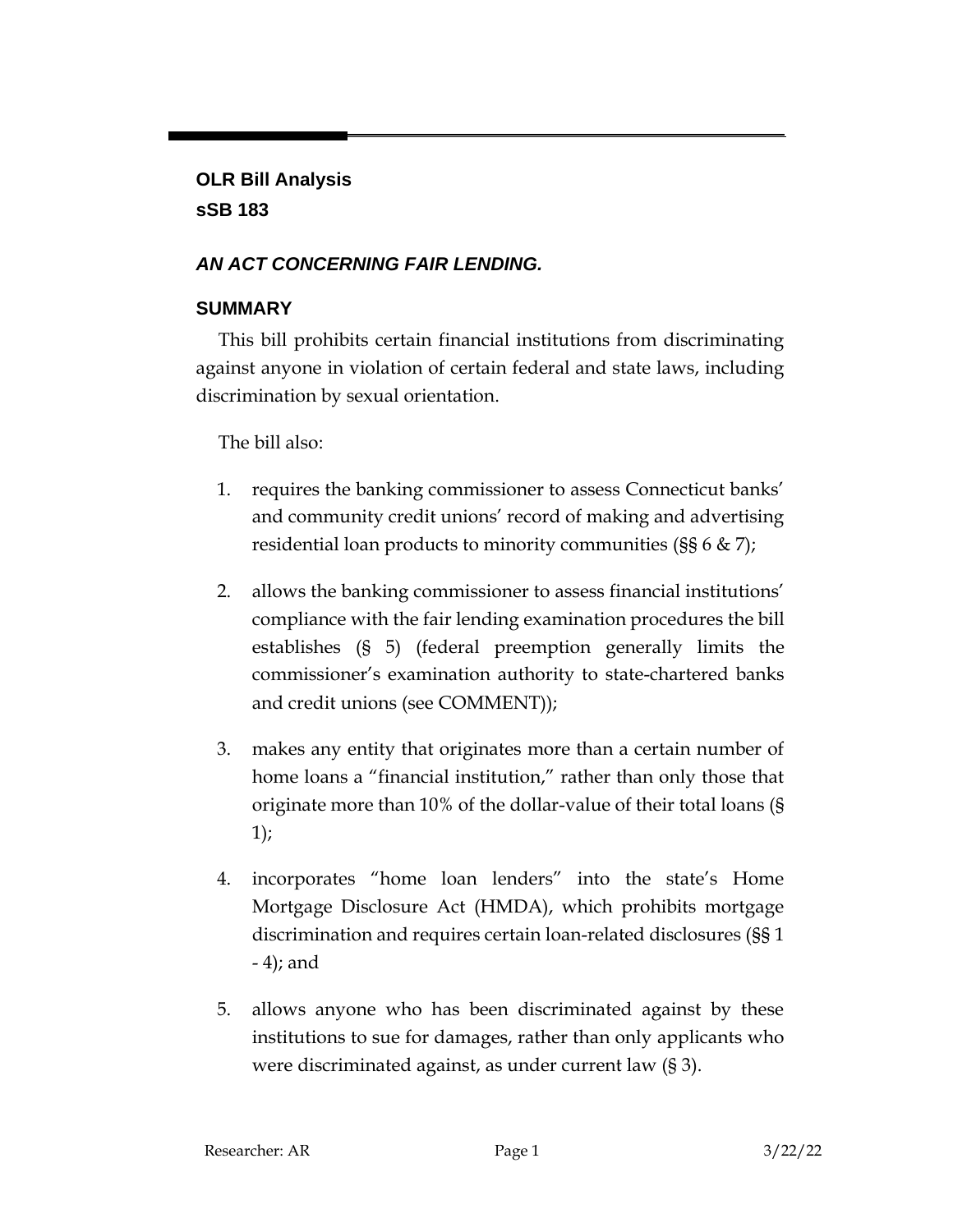It also makes technical and conforming changes.

EFFECTIVE DATE: January 1, 2023

#### **§§ 1 & 2 — HOME LOAN LENDERS**

The bill prohibits home loan lenders from taking any of the following actions based on the person's race, national origin, creed, color, national origin, ancestry, sex, gender identity or expression, marital status, age, lawful source of income, familial status, or veteran status:

- 1. failing or refusing to provide anyone information about a home loan's availability, application requirements, procedures, or review and approval standards;
- 2. giving someone inaccurate information or information that is different than that given to other prospective applicants; or
- 3. discouraging anyone from buying a dwelling, or refusing to issue someone a home loan, including due to the characteristics (i.e., the attributes listed above) of the residents in the dwelling's geographic area (i.e., municipality, neighborhood, census tract, or other geographic subdivision, including an apartment or condominium complex, where the home is located).

By law, a dwelling is any residential building, structure, or mobile home park or any vacant land offered for sale or lease for constructing any of these types of residences (CGS § 46a-64b).

#### **§§ 6 & 7 — REQUIRED ASSESSMENT FOR BANKS AND CREDIT UNIONS**

The bill requires the commissioner to assess banks', out-of-state banks', and community credit unions' record of making residential loan products available in, and advertising them to, their assessment areas, including low- and moderate-income neighborhoods and census tracts where more than half the population are racial minorities, consistent with safe and sound banking operations. He must do so sometime on or after January 1, 2024.

Under the bill, the terms of loan products made available in these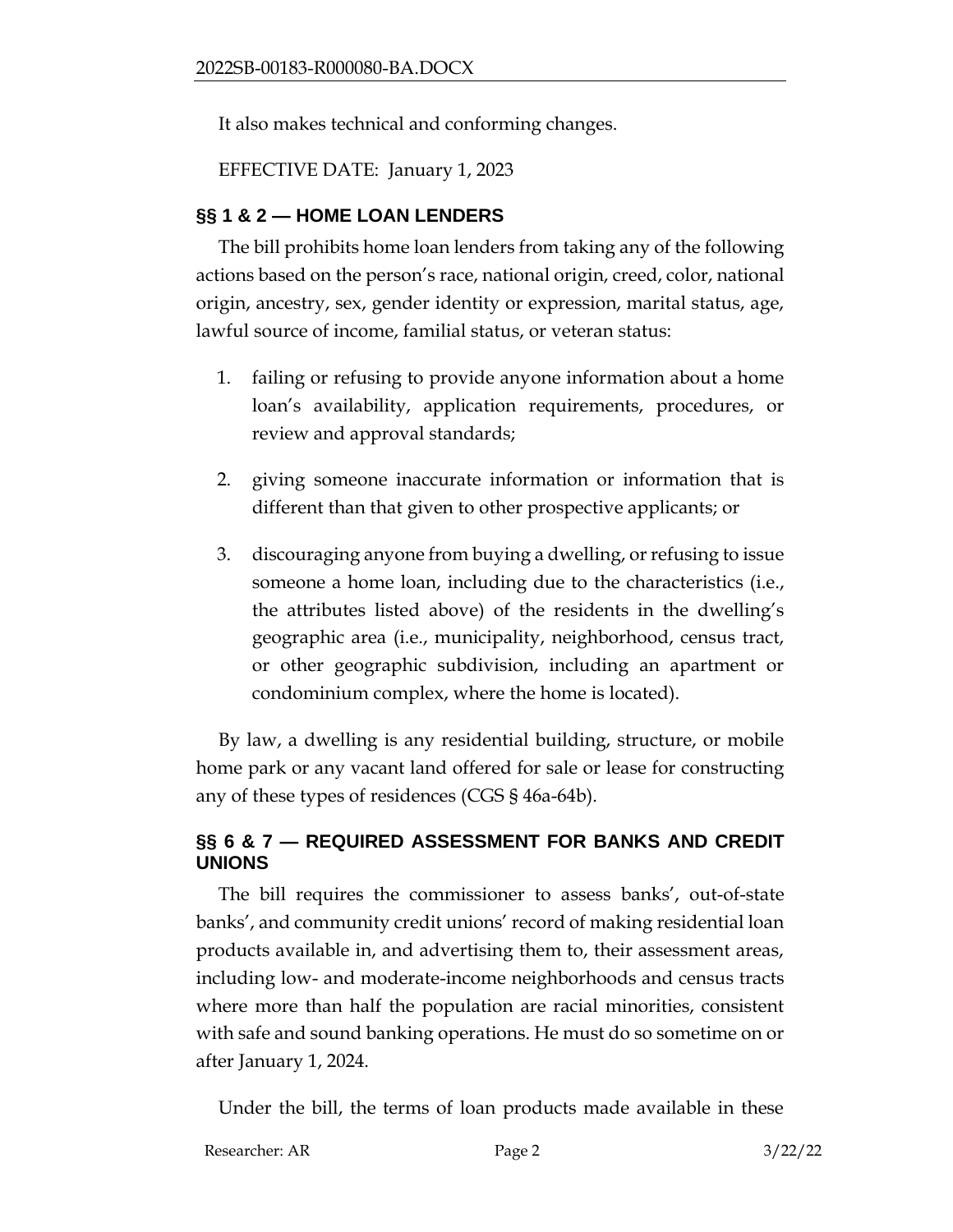assessment areas may not be based on the assessment area's racial composition.

Although the bill has broad applicability to all banks, in practice federal preemption may make these provisions not applicable to federally chartered banks (see COMMENT).

By law, a community credit union is a state-chartered credit union with at least \$10 million in assets that limit membership to a specific community, neighborhood, or rural district. An "assessment area" is an area defined by a financial institution that it serves, and generally must be comprised of whole census tracts without arbitrarily excluding or discriminating against certain areas. These areas may include low- and moderate-income communities.

#### **§ 5 — FAIR LENDING EXAMINATION PROCEDURES FOR FINANCIAL INSTITUTIONS**

The bill requires the banking commissioner, by July 1, 2024, to implement fair lending examination procedures to assess the compliance of a financial institution with the bill's provisions, including the provisions requiring FHA and ECOA compliance.

Under the FHA, it is unlawful for banks, lenders, and others involved in residential real estate transactions to discriminate based on race, color, religion, sex, nationality, disability, or family status (42 U.S.C. 3601 et seq.). The ECOA prohibits discriminatory credit practices, including in lending credit secured by real estate, based on race, color, religion, national origin, sex, marital status, age, or public assistance (15 U.S.C. 1691 et seq.).

To the extent possible, these procedures must be consistent with the interagency fair lending examination procedures adopted by the Consumer Financial Protection Bureau, the Federal Reserve Board, the Federal Deposit Insurance Corporation, the National Credit Union Administration, and the Office of the Comptroller of the Currency.

The commissioner may conduct fair lending examinations of financial institutions as he deems appropriate.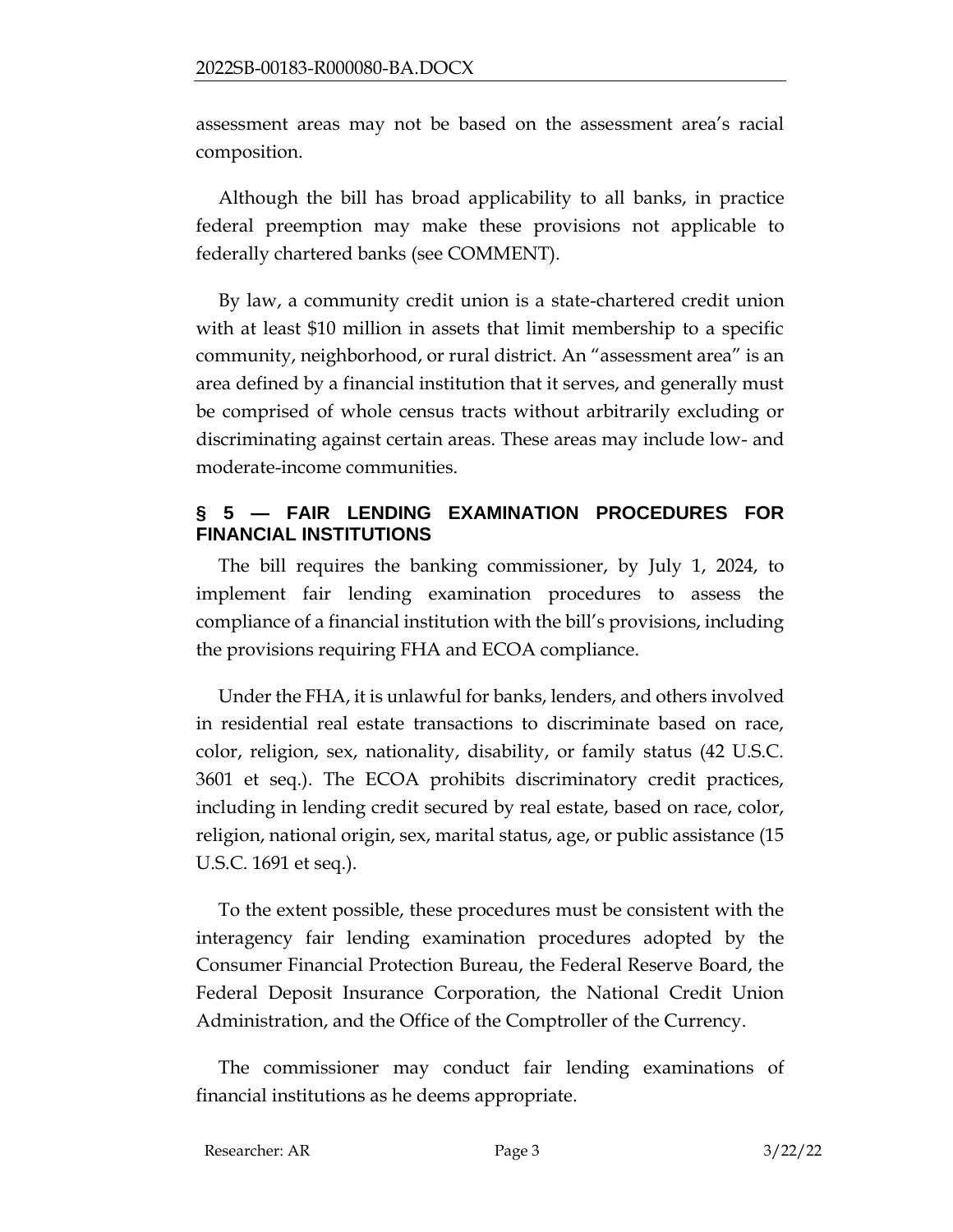The bill expands the commissioner's authority by allowing him to investigate any financial institution if he:

- 1. receives a complaint of discriminatory lending practices;
- 2. finds a pattern of discriminatory lending practices in a fair lending examination conducted under the procedures described above; or
- 3. finds, while conducting Community Reinvestment Act (CRA; see BACKGROUND) or community credit union examinations, that the financial institution is not satisfying its affirmative obligation to meet its local community's credit needs, including low- and moderate-income neighborhoods.

These investigations are done under his existing examination authority.

# **§ 2 — DISCRIMINATION BY FINANCIAL INSTITUTIONS PROHIBITED**

The bill prohibits "financial institutions" (e.g., state banks or credit unions; see §§ 1-4 below), federal banks, or credit unions from discriminating against any person in violation of the federal Fair Housing Act (FHA), the federal Equal Credit Opportunity Act (ECOA), or state human rights and opportunities discriminatory housing and credit laws.

## *State Housing and Credit Discrimination Laws*

The bill also prohibits these entities that are involved in residential real estate transactions from engaging in discriminatory housing and credit practices as defined by existing state law. By law, anyone aggrieved by an alleged discriminatory housing or credit practice may file a complaint with the Commission on Human Rights and Opportunities (CHRO). CHRO investigates and enforces antidiscrimination laws in these and other areas and may also bring a complaint itself if it has reason to believe that a discriminatory practice has occurred (CGS § 46a-82).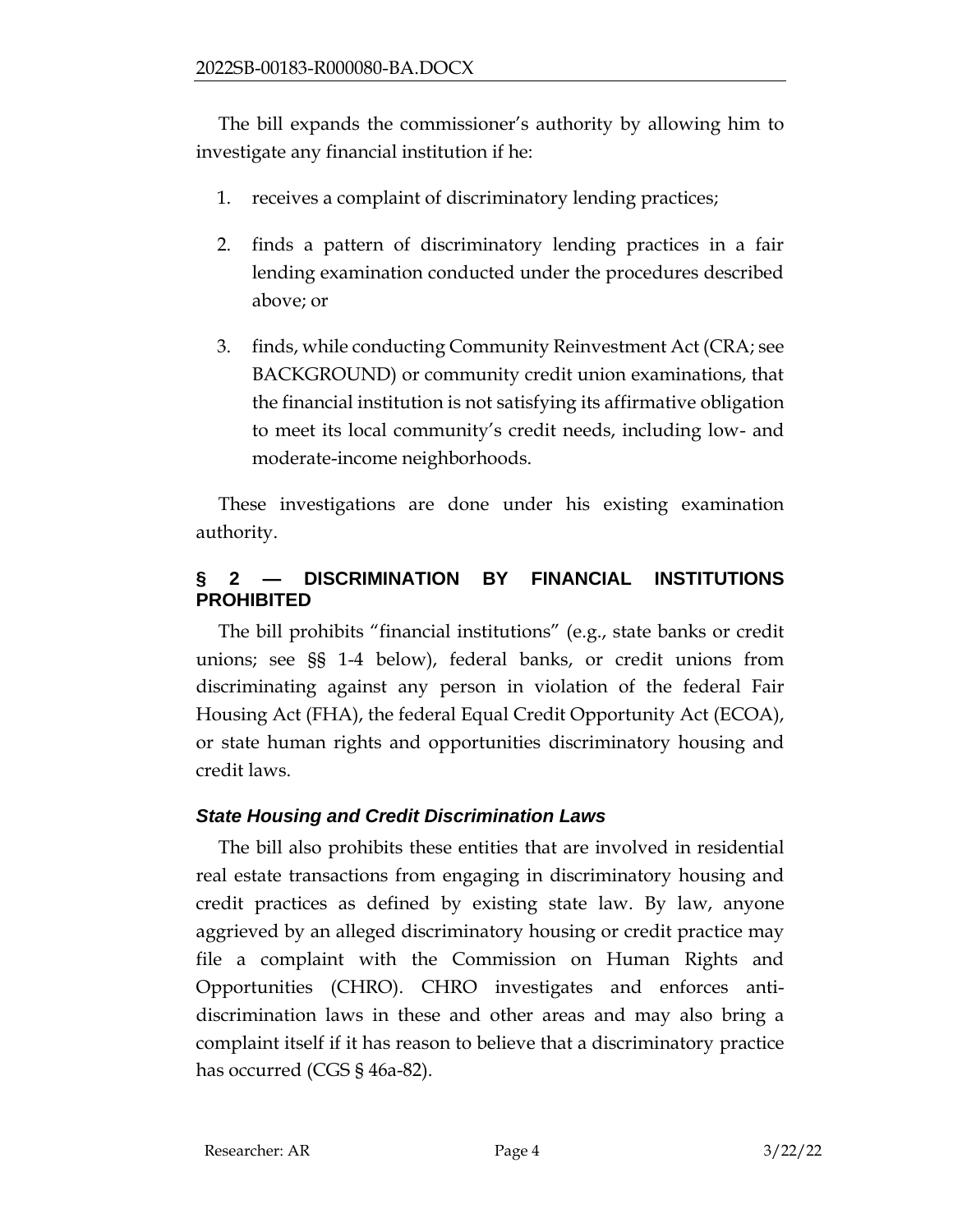*Discriminatory Housing Practices.* Among other things, discriminatory housing practices include discrimination in a home's sale or rental, or in real estate transaction terms and conditions, based on race, creed, color, national origin, ancestry, sex, gender identity or expression, marital status, age, lawful source of income, familial status, status as a veteran, or sexual orientation or civil union status (CGS §§ 46a-64c & -81e).

*Discriminatory Credit Practices.* A discriminatory credit practice is any discrimination in credit secured by residential real estate, among other things. This includes discriminating in the availability of real estate secured credit based on substantially similar categories as listed above (CGS §§ 46a-65, – 66 & -81f).

## **§§ 1-4 — HOME MORTGAGE DISCLOSURE ACT (HMDA)**

Under current law, an entity qualifies as a "financial institution," and is subject to the HMDA, if more than 10% of its loan business by dollarvolume for the past year is from home origination loans. The bill changes this threshold from a percentage of business by dollar-volume to one based on the number of loans made. It does this by designating any for-profit licensed mortgage lender, correspondent lender, or broker that originated at least 25 closed-end mortgage loans or 100 open-end mortgage loans in the preceding two years a financial institution. (Generally, a closed-end mortgage is for a set dollar amount that is paid off in installments; an open-end mortgage is one that can be increased or paid down throughout the loan's term.)

By law, "financial institutions" also include Connecticut banks and credit unions that make home purchase loans or home improvement loans.

A "home purchase loan" is a closed-end mortgage or an open-end line of credit used at least in part to buy a residential home. A "home improvement loan" is one of these mortgages or lines of credit used to repair, rehabilitate, remodel, or improve a residential home or the property it is on  $(12 \text{ C.F.R. } 1003.2 \text{ (d) \& (o)}).$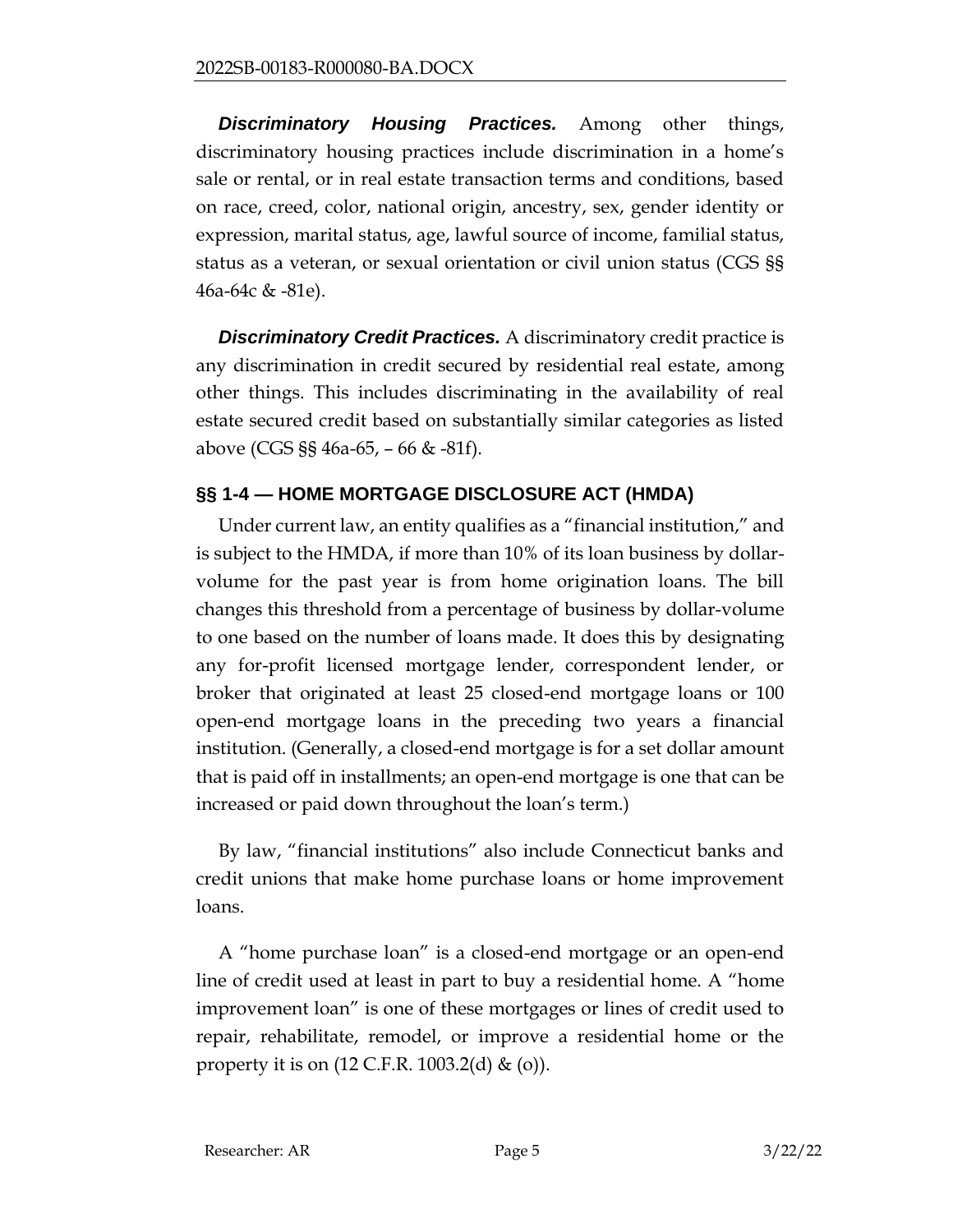#### *Existing HMDA Provisions Applicable to Financial Institutions or Home Loan Lenders*

The bill subjects financial institutions, and also incorporates home loan lenders, to certain HMDA provisions. A "home loan lender" is a person making home purchase, home improvement, or mortgage loans ("home loans") in Connecticut.

*Discrimination Prohibition.* Under the HMDA, financial institutions are generally prohibited from arbitrarily discriminating against applicants for home loans for properties in low- or moderate-income areas. These institutions cannot discriminate in home loan rates, terms, conditions, or provisions in ways that are not supported by reasonable risk analysis or the property condition. But the law allows public or private programs to make home loans intended to increase the availability of home loan lending in low- and moderate-income areas in which investment capital has generally been denied (CGS § 36a-737).

**Disclosure Requirements.** The HMDA requires financial institutions to (1) comply with all applicable federal HMDA requirements and (2) report on the federal HMDA loan application and register the reason for denying any loan. The federal HMDA generally requires financial institutions to report loan-level information about mortgages.

Financial institutions must also give the commissioner any information he requests, and cannot access, if the federal HMDA requires the disclosure (e.g., race, ethnicity, and sex of loan applicants and geographic location of the property). Financial institutions failing to do so may be fined \$100 per day (CGS §§ 36a-738 & -739).

**Subject to Lawsuit.** Current law allows applicants facing discrimination by financial institutions under the state HMDA and its regulations to sue for damages, reasonable attorneys' fees, and court costs (CGS § 36a-740). The bill expands this provision to allow anyone who has been discriminated against, not just loan applicants, to bring suit.

*Commissioner Enforcement and Confidentiality.* By law, the

Researcher: AR Page 6 3/22/22